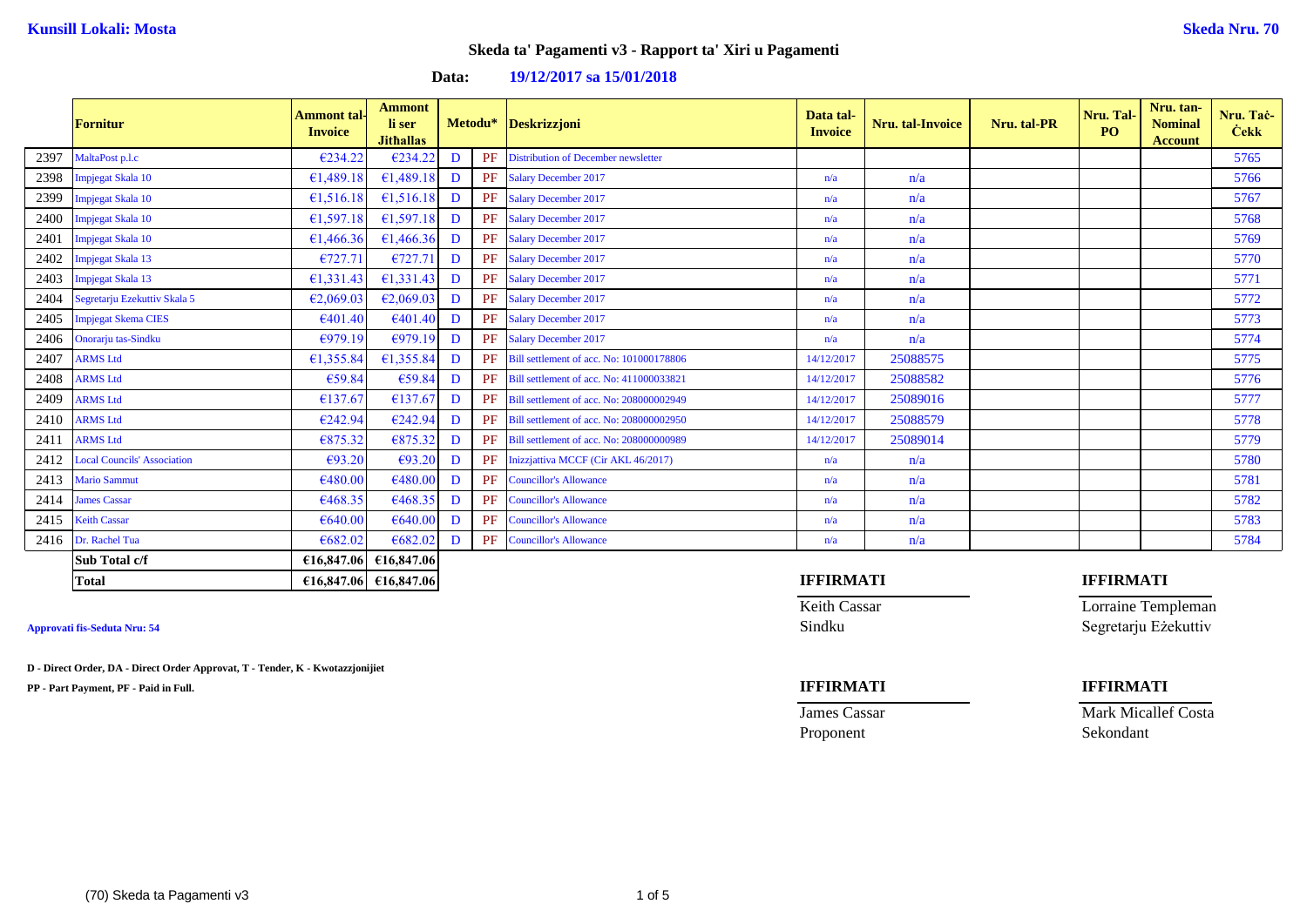### **Data: 19/12/2017 sa 15/01/2018**

|      | <b>Fornitur</b>                       | <b>Ammont tal-</b><br><b>Invoice</b> | <b>Ammont</b><br>li ser<br><b>Jithallas</b> |   |    | Metodu* Deskrizzjoni                                  | Data tal-<br><b>Invoice</b> | Nru. tal-Invoice | Nru. tal-PR | Nru. Tal-<br><b>PO</b> | Nru. tan-<br><b>Nominal</b><br><b>Account</b> | Nru. Tač-<br><b>Cekk</b> |
|------|---------------------------------------|--------------------------------------|---------------------------------------------|---|----|-------------------------------------------------------|-----------------------------|------------------|-------------|------------------------|-----------------------------------------------|--------------------------|
| 2417 | <b>Frans Deguara</b>                  | €480.00                              | €480.00                                     | D | PF | <b>Councillor's Allowance</b>                         | n/a                         | n/a              |             |                        |                                               | 5785                     |
| 2418 | <b>Gianluca Busuttil</b>              | €600.00                              | €600.00                                     | D | PF | <b>Councillor's Allowance</b>                         | n/a                         | n/a              |             |                        |                                               | 5786                     |
| 2419 | Dr. Angele Rapa                       | €414.68                              | 6414.68                                     | D | PF | <b>Councillor's Allowance</b>                         | n/a                         | n/a              |             |                        |                                               | 5787                     |
| 2420 | Dr. Karl John Tanti                   | €414.68                              | €414.68                                     | D | PF | <b>Councillor's Allowance</b>                         | n/a                         | n/a              |             |                        |                                               | 5788                     |
| 2421 | Maria Pia Bonnici                     | €468.35                              | €468.35                                     | D | PF | <b>Councillor's Allowance</b>                         | n/a                         | n/a              |             |                        |                                               | 5789                     |
| 2422 | <b>Mark Micallef Costa</b>            | €468.35                              | €468.35                                     | D | PF | <b>Councillor's Allowance</b>                         | n/a                         | n/a              |             |                        |                                               | 5790                     |
| 2423 | <b>Joseph Gatt</b>                    | 6426.33                              | 6426.33                                     | D | PF | <b>Councillor's Allowance</b>                         | n/a                         | n/a              |             |                        |                                               | 5791                     |
| 2424 | <b>Christian Borg</b>                 | €468.35                              | €468.35                                     | D | PF | <b>Councillor's Allowance</b>                         | n/a                         | n/a              |             |                        |                                               | 5792                     |
| 2425 | <b>Jesmond Gauci</b>                  | €414.68                              | €414.68                                     | D | PF | <b>Councillor's Allowance</b>                         | n/a                         | n/a              |             |                        |                                               | 5793                     |
| 2426 | <b>Commissioner of Inland Revenue</b> | €5,322.08                            | 65,322.08                                   | D | PF | NI & FSS December 2017                                | n/a                         | n/a              |             |                        |                                               | 5794                     |
| 2427 | Pay self - Petty cash                 | €31.99                               | €31.99                                      | D | PF | Petty cash for the month of December 2017             | n/a                         | n/a              |             |                        |                                               | 5795                     |
| 2428 | Corinthia San Gorg obo Henry J. Beans | €410.55                              | €410.55                                     | D | PF | <b>Christmas Staff party</b>                          | n/a                         | n/a              |             |                        |                                               | 5796                     |
| 2429 | <b>ARMS Ltd</b>                       | €29.05                               | €29.05                                      | D | PF | Bill settlement of acc. No: 411000062031              | 04/01/2018                  | 25145812         |             |                        |                                               | 5797                     |
| 2430 | <b>ARMS</b> Ltd                       | €259.15                              | €259.15                                     | D | PF | Bill settlement of acc. No: 101000126074              | 04/01/2018                  | 25145800         |             |                        |                                               | 5798                     |
| 2431 | <b>GO</b> plc                         | €330.48                              | €330.48                                     | D | PF | Bill settlement of acc. No: 10177345                  | 04/01/2018                  | 57621757         |             |                        |                                               | 5799                     |
| 2432 | GO plc                                | €32.34                               | €32.34                                      | D | PF | Bill settlement of acc. No: 40779529                  | 04/01/2018                  | 57527480         |             |                        |                                               | 5800                     |
| 2433 | <b>Vodafone Malta Ltd</b>             | E47.18                               | 647.18                                      | D |    | <b>PF</b> Bill settlement of acc. No: 1.11019218      | 01/01/2018                  | 6434404012018    |             |                        |                                               | 5801                     |
| 2434 | A&E Mintoff Co. Ltd.                  | €135.70                              | €135.70                                     | D |    | PF Transport Service in Gozo on the (Harga) 6/12/2017 | 07/12/2017                  | 479              |             | 1451                   | 3360                                          | 5802                     |
| 2435 | Althea Cassar obo Dolcettina          | €320.00                              | €320.00                                     | D |    | PF Catering for Christmas Elderly party               | 29/12/2017                  |                  |             | 1459                   | 3360                                          | 5803                     |
|      | Sub Total c/f                         |                                      | €11,073.94 €11,073.94                       |   |    |                                                       |                             |                  |             |                        |                                               |                          |

**D - Direct Order, DA - Direct Order Approvat, T - Tender, K - Kwotazzjonijiet**

**Sub Total b/f €16,847.06 €16,847.06**

**PP - Part Payment, PF - Paid in Full. IFFIRMATI IFFIRMATI**

### **Total €27,921.00 €27,921.00 IFFIRMATI IFFIRMATI**

Keith Cassar Lorraine Templeman Approvati fis-Seduta Nru: 54 Segretarju Eżekuttiv

**James Cassar Mark Micallef Costa** Proponent Sekondant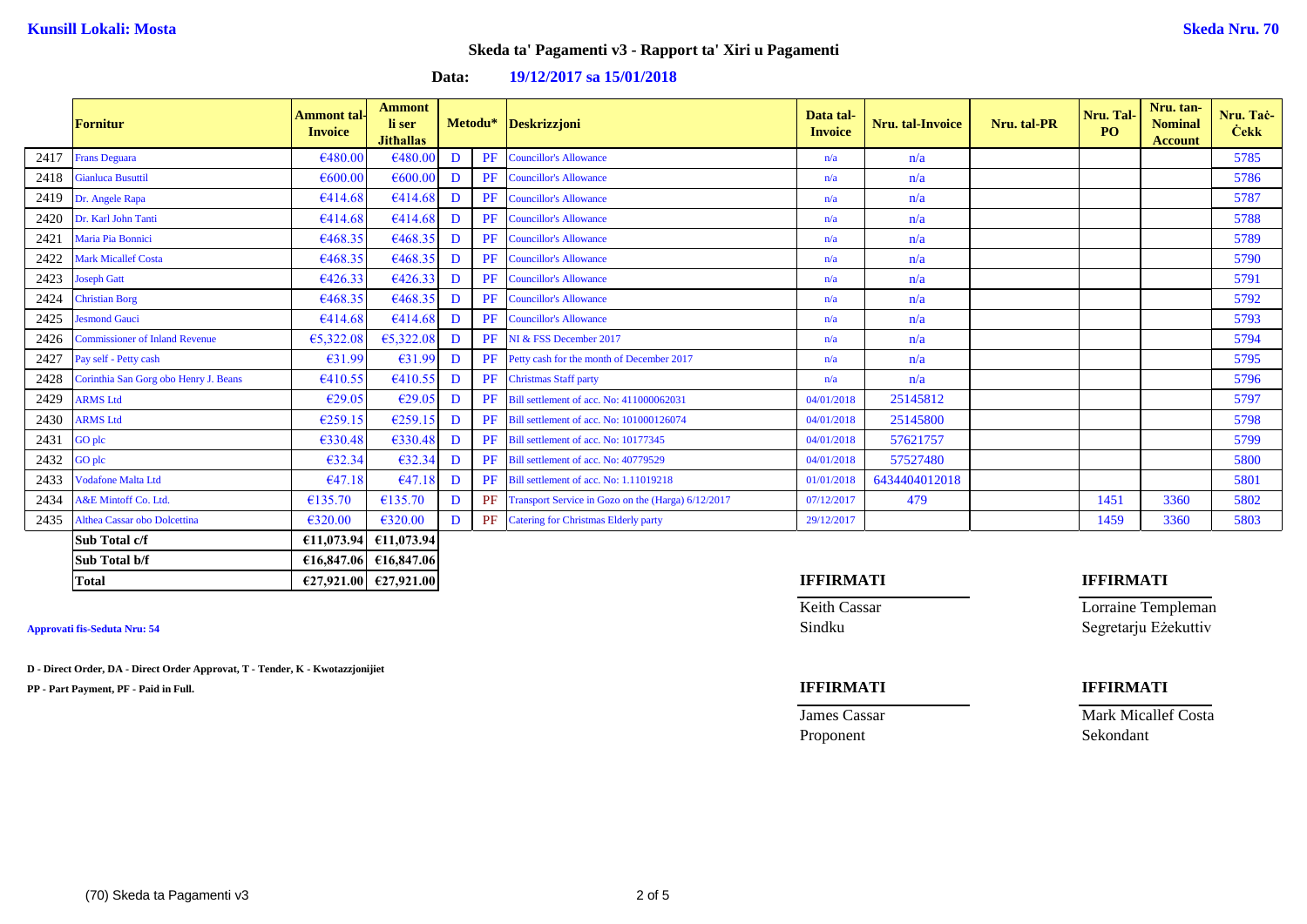### **Data: 19/12/2017 sa 15/01/2018**

|      | <b>Fornitur</b>                    | <b>Ammont</b> tal-<br><b>Invoice</b> | <b>Ammont</b><br>li ser<br><b>Jithallas</b> |              | Metodu*   | Deskrizzjoni                                                                                       | Data tal-<br><b>Invoice</b> | Nru. tal-Invoice | Nru. tal-PR | Nru. Tal<br>P <sub>O</sub> | Nru. tan-<br><b>Nominal</b><br><b>Account</b> | Nru. Tač-<br><b>Cekk</b> |
|------|------------------------------------|--------------------------------------|---------------------------------------------|--------------|-----------|----------------------------------------------------------------------------------------------------|-----------------------------|------------------|-------------|----------------------------|-----------------------------------------------|--------------------------|
| 2436 | Benny & Tonia Grima                | $\epsilon$ 200.00                    | €200.00                                     | D            | PF        | <b>Entertainment for Christmas Elderly party</b>                                                   | 29/12/2017                  | 54               |             | 1453                       | 3360                                          | 5804                     |
| 2437 | <b>C&amp;X</b> Ironmongery         | €100.35                              | €100.35                                     | D            | PF        | Various ironmongery items                                                                          | 11/12/2017                  | 8242             |             | 1454                       | 2210/002                                      | 5805                     |
| 2438 | <b>Daniel Galea</b>                | €1,174.75                            | €1,174.75                                   | T            | PF        | Accounting services October till December 2017                                                     | 27/12/2011                  | INV/ML/DG/140    |             |                            | 3160                                          | 5806                     |
| 2439 | Design & Technical Resources Ltd   | €79.82                               | €79.82                                      |              | PF        | Professional fees covering certification of works done by Adam<br>Bugeja invoices dated 17/10/2017 | 24/10/2017                  | DG/20 1710 137   |             |                            | 3130                                          | 5807                     |
| 2440 | <b>DP Road Construction Ltd</b>    | 64,279.17                            | 64,279.17                                   |              |           | PF Final Payment for resurfacing of Triq Ta' Mlit 10% (PPP2 scheme)                                | 01/12/2017                  | 200              |             |                            | 4108                                          | 5808                     |
| 2441 | <b>DP Road Construction Ltd</b>    | €4,873.45                            | 64,873.45                                   | $\mathbf{T}$ |           | <b>PF</b> Final Payment for resurfacing of Triq Rimona 10% (PPP2 scheme)                           | 18/12/2017                  | 202              |             |                            | 4108                                          | 5809                     |
| 2442 | <b>DP Road Construction Ltd</b>    | E2,133.80                            |                                             |              | PF        | Final Payment for resurfacing of Triq Rimona 10% (PPP2 scheme)                                     | 18/12/2017                  | 201              |             |                            | 4108                                          | 5809                     |
| 2443 | <b>DP Road Construction Ltd</b>    | $-62, 133, 80$                       |                                             | T            | <b>CN</b> | less invoice 201                                                                                   | 18/12/2017                  | <b>CN 36</b>     |             |                            | 4108                                          | 5809                     |
| 2444 | <b>Eagle Security Systems</b>      | 641.30                               | €41.30                                      | D            | PF        | Service call on KIOSK                                                                              | 12/12/2017                  | 4216             |             |                            | 2210/002                                      | 5810                     |
| 2445 | <b>Ell's Urban Services</b>        | €753.41                              | 61,324.57                                   | T            | PF        | Patching in Triq l-Imsaqqfin                                                                       | 24/10/2017                  | <b>Bill 20</b>   |             | WO51-17                    | 2310/002                                      | 5811                     |
| 2446 | <b>Ell's Urban Services</b>        | $\epsilon$ 264.10                    |                                             |              | PF        | Patching in Triq l-Imsaqqfin                                                                       | 24/10/2017                  | <b>Bill 20</b>   |             | WO51-17                    | 2310/002                                      | 5811                     |
| 2447 | <b>Ell's Urban Services</b>        | €548.08                              |                                             | T            | PF        | <b>Patching in Triq il-Ghasel</b>                                                                  | 24/10/2017                  | <b>Bill 20</b>   |             |                            | 2310/002                                      | 5811                     |
| 2448 | <b>Ell's Urban Services</b>        | €341.32                              |                                             | T            | PF        | Patching in Triq il-Waqqafa                                                                        | 24/10/2017                  | <b>Bill 20</b>   |             |                            | 2310/002                                      | 5811                     |
| 2449 | <b>Ell's Urban Services</b>        | $-6582.34$                           |                                             |              |           | less invoice 17-2006 (advert in fuljett no: 28 issued in December<br>2006)                         | 14/08/2006                  |                  |             |                            |                                               | 5811                     |
| 2450 | <b>Frankie Mifsud</b>              | €75.00                               | $\epsilon$ 225.00                           | D            | PF        | <b>Opening blockage at Gents Public Convenience</b>                                                | 28/08/2017                  | 10653            |             | 1379                       | 2310/003                                      | 5812                     |
| 2451 | <b>Frankie Mifsud</b>              | €75.00                               |                                             | D            | PF        | <b>Opening blockage at Gents Public Convenience</b>                                                | 25/09/2017                  | 10652            |             | 1412                       | 2310/003                                      | 5812                     |
| 2452 | <b>Frankie Mifsud</b>              | €75.00                               |                                             | D            | PF        | Opening blockage at disabled Public Convenience                                                    | 25/09/2017                  | 10651            |             | 1412                       | 2310/003                                      | 5812                     |
| 2453 | G.3.B Ltd                          | €496.57                              | €496.57                                     | T            | PF        | Upkeep of public convenience December 2017                                                         | 05/01/2018                  | <b>MST03/17</b>  |             |                            |                                               | 5813                     |
| 2454 | <b>G4S Community Services Ltd.</b> | €371.70                              | €371.70                                     | D            | PF        | Wardens (Traffic MGMT) during decorating Christmas street lights<br>Night)                         | 30/11/2017                  | GS004999         |             |                            | 3360                                          | 5814                     |
| 2455 | <b>Housing Authority</b>           | 61,677.50                            | €1,677.50                                   | D            | PF        | Rent on Shops 1-5 Binja l-Isperanza Taz-Zokrija, Mosta (21/1/18<br>20/7/18                         | 06/12/2017                  | R65070           |             |                            | 2500                                          | 5815                     |
|      | Sub Total c/f                      |                                      | €14,844.18 $\in$ 14,844.18                  |              |           |                                                                                                    |                             |                  |             |                            |                                               |                          |
|      | Sub Total b/f                      |                                      | $\in$ 27,921.00 $\in$ 27,921.00             |              |           |                                                                                                    |                             |                  |             |                            |                                               |                          |

**D - Direct Order, DA - Direct Order Approvat, T - Tender, K - Kwotazzjonijiet**

**PP - Part Payment, PF - Paid in Full. IFFIRMATI IFFIRMATI**

Proponent Sekondant

# **Total €42,765.18 €42,765.18 IFFIRMATI IFFIRMATI**

**Keith Cassar Lorraine Templeman Approvati fis-Seduta Nru: 54** Sindku Segretarju Eżekuttiv

**James Cassar Mark Micallef Costa**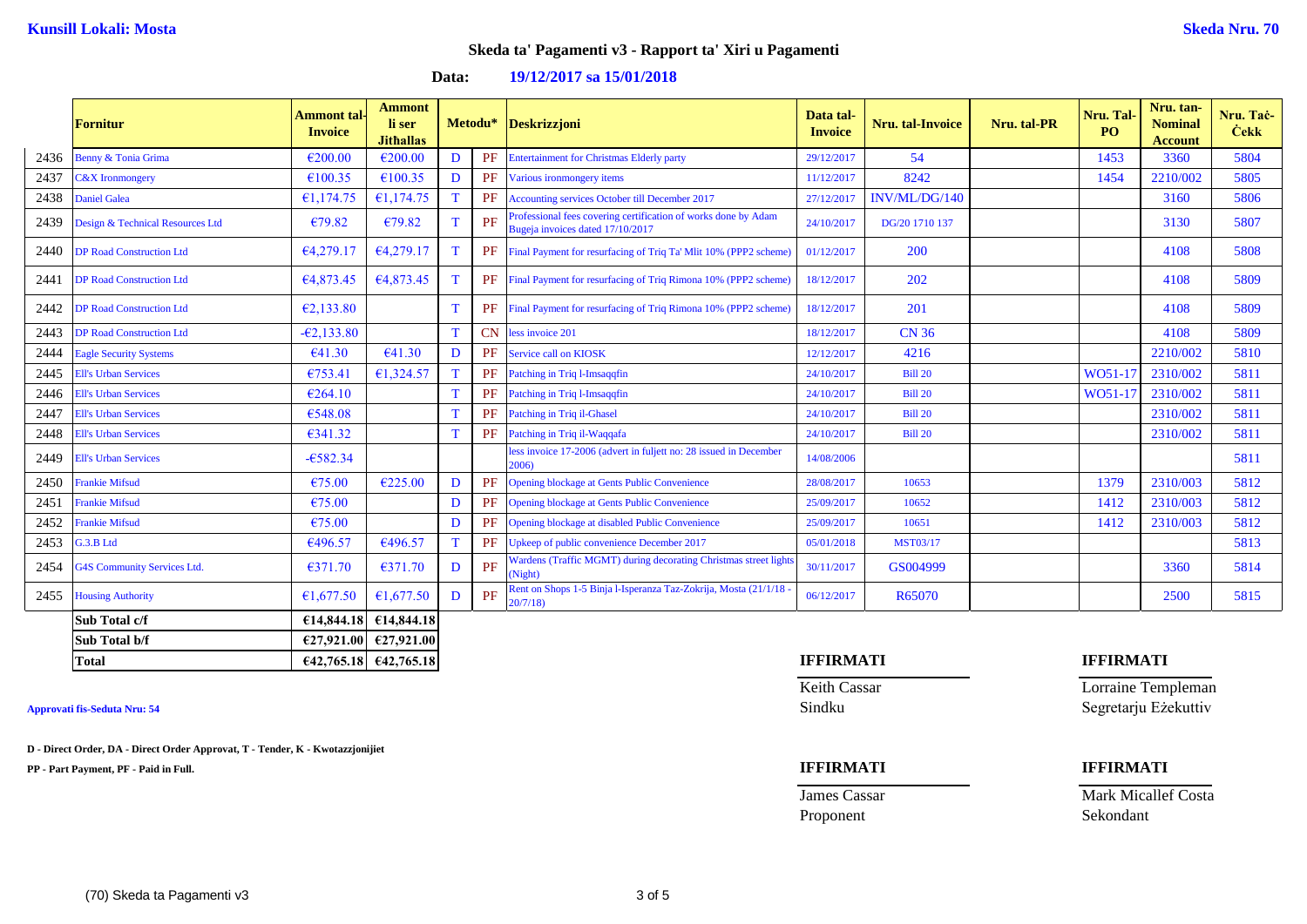### **Data: 19/12/2017 sa 15/01/2018**

|      | <b>Fornitur</b>                          | <b>Ammont tal-</b><br><b>Invoice</b> | <b>Ammont</b><br>li ser<br><b>Jithallas</b> |   | Metodu* | <b>Deskrizzjoni</b>                                                                                    | Data tal-<br><b>Invoice</b> | <b>Nru.</b> tal-Invoice | Nru. tal-PR | Nru. Tal-<br>P <sub>O</sub> | Nru. tan-<br><b>Nominal</b><br><b>Account</b> | Nru. Tač-<br><b>Cekk</b> |
|------|------------------------------------------|--------------------------------------|---------------------------------------------|---|---------|--------------------------------------------------------------------------------------------------------|-----------------------------|-------------------------|-------------|-----------------------------|-----------------------------------------------|--------------------------|
| 2456 | <b>Jimmy Muscat</b>                      | €1,185.00                            | €1,185.00                                   | T | PF      | <b>Bulky refuse collection December 2017</b>                                                           | 31/12/2017                  | 012/17                  |             |                             | 3042                                          | 5816                     |
| 2457 | Koperattiva Tabelli u Sinjali            | €174.70                              | €1,522.86                                   | T | PF      | Road Markings (Job sheet 15577) in Vjal il-Qalbiena Mostin / Vjal<br>Ragusa                            | 08/11/2017                  | 23818                   |             |                             | 2365                                          | 5817                     |
| 2458 | Koperattiva Tabelli u Sinjali            | €568.48                              |                                             | T | PF      | Traffic signs & Mirrors (Job sheet 11595) in various streets                                           | 23/11/2017                  | 23842                   |             | WO119/125/12                | 3059                                          | 5817                     |
| 2459 | Koperattiva Tabelli u Sinjali            | €299.93                              |                                             | T | PF      | Road markings (Job sheet 15517) in Vjal il-Qalbiena Mostin/<br>Htajriet / Fabrizio Bartolo / Xitwa     | 27/11/2017                  | 23848                   |             | WO36/112-                   | 2365                                          | 5817                     |
| 2460 | Koperattiva Tabelli u Sinjali            | €41.80                               |                                             | T | PF      | Traffic signs (Job sheet 11598) in Triq Frangisku Pisani                                               | 28/11/2017                  | 23844                   |             | WO139-1                     | 3059                                          | 5817                     |
| 2461 | Koperattiva Tabelli u Sinjali            | 6437.95                              |                                             | T | PF      | Traffic signs (Job sheet 11597) in Triq id-Dawr / Kurat Bezzina<br>Kbira / Ponsonby / Frangisku Pisani | 28/11/2017                  | 23843                   |             | WO113/125/14                | 3059                                          | 5817                     |
| 2462 | Mark Azzopardi                           | €130.00                              | €130.00                                     | D | PF      | Repairs on decorative lamps in Gnien Reggie Cilia                                                      | 18/11/2017                  | 98                      |             | WO33-17                     | 2310/003                                      | 5818                     |
| 2463 | <b>New Reef</b>                          | €69.00                               | €69.00                                      | D | PF      | Frame for photo 7th Council                                                                            | 14/12/2017                  | 1848                    |             | 1456                        | 7310                                          | 5819                     |
| 2464 | <b>Northern Cleaning Group Ltd</b>       | €413.00                              | E2,183.00                                   | T | PF      | Collection of Separated Waste (Glass Bag) October 2017                                                 | 15/11/2017                  | NCGgls20/17             |             |                             | 3046                                          | 5820                     |
| 2465 | <b>Northern Cleaning Group Ltd</b>       | €1,770.00                            |                                             | T | PF      | Collection of Separated Waste (Grey Bag) October 2017                                                  | 15/11/2017                  | NCGrec30/17             |             |                             | 3046                                          | 5820                     |
| 2466 | <b>Osea Micallef</b>                     | E1,400.00                            | €1,400.00                                   | D | PF      | Roof membrane on boardroom & computer room roof                                                        | 15/12/2017                  | 27/17                   |             | 1452                        | 2310/003                                      | 5821                     |
| 2467 | PC Options Ltd - Scan Centre             | €550.00                              | 6415.16                                     | D | PF      | Acer Extensa M2710 Core i5-6400 1TB 4GB Win10                                                          | 29/12/2017                  | IS1I15041               |             | 1461                        | 7310                                          | 5822                     |
| 2468 | PC Options Ltd - Scan Centre             | $-6134.84$                           |                                             |   |         | Lees credit from year 2012                                                                             |                             |                         |             |                             |                                               | 5822                     |
| 2469 | Philip Azzopardi                         | 61,721.33                            | 61,721.33                                   | T |         | Maintenance hand / Messenger for the month of December 2017                                            | 31/12/2017                  | 26/17                   |             |                             | 3056                                          | 5823                     |
| 2470 | Philip Azzopardi                         | €650.00                              | €650.00                                     | T | PF      | Use of van for the month of December 2017                                                              | 31/12/2017                  | 27/17                   |             |                             | 3056                                          | 5824                     |
| 2471 | Piscopo's Cash & Carry                   | €73.79                               | €73.79                                      | D | PF      | <b>Beverages for Christmas Elderly party</b>                                                           | 28/12/2017                  | 14000136                |             | 1463                        | 3360                                          | 5825                     |
| 2472 | <b>PwC Malta Technology Services Ltd</b> | €165.20                              | €165.20                                     | T | PF      | IT Services rendered in December 2017                                                                  | 31/12/2017                  | MLT37200915             |             |                             | 3110                                          | 5826                     |
| 2473 | <b>R&amp;G</b> Hardware                  | €49.61                               | £121.59                                     | D | PF      | Various ironmongery items                                                                              | 31/10/2017                  | 43509                   |             | 1467                        | 2210/002                                      | 5827                     |
| 2474 | <b>R&amp;G</b> Hardware                  | €71.98                               |                                             | D | PF      | Various ironmongery items                                                                              | 14/11/2017                  | 43527                   |             | 1467                        | 2210/002                                      | 5827                     |
|      |                                          |                                      |                                             |   |         |                                                                                                        |                             |                         |             |                             |                                               |                          |
|      | Sub Total c/f                            | €9,636.93                            | €9,636.93                                   |   |         |                                                                                                        |                             |                         |             |                             |                                               |                          |
|      | Sub Total b/f                            | €42,765.18                           | €42,765.18                                  |   |         |                                                                                                        |                             |                         |             |                             |                                               |                          |
|      | <b>Total</b>                             | €52,402.11                           | €52,402.11                                  |   |         |                                                                                                        | <b>IFFIRMATI</b>            |                         |             | <b>IFFIRMATI</b>            |                                               |                          |

**D - Direct Order, DA - Direct Order Approvat, T - Tender, K - Kwotazzjonijiet**

**PP - Part Payment, PF - Paid in Full. IFFIRMATI IFFIRMATI**

Proponent Sekondant

**Keith Cassar** Lorraine Templeman Approvati fis-Seduta Nru: 54 Segretarju Eżekuttiv

**James Cassar Mark Micallef Costa**